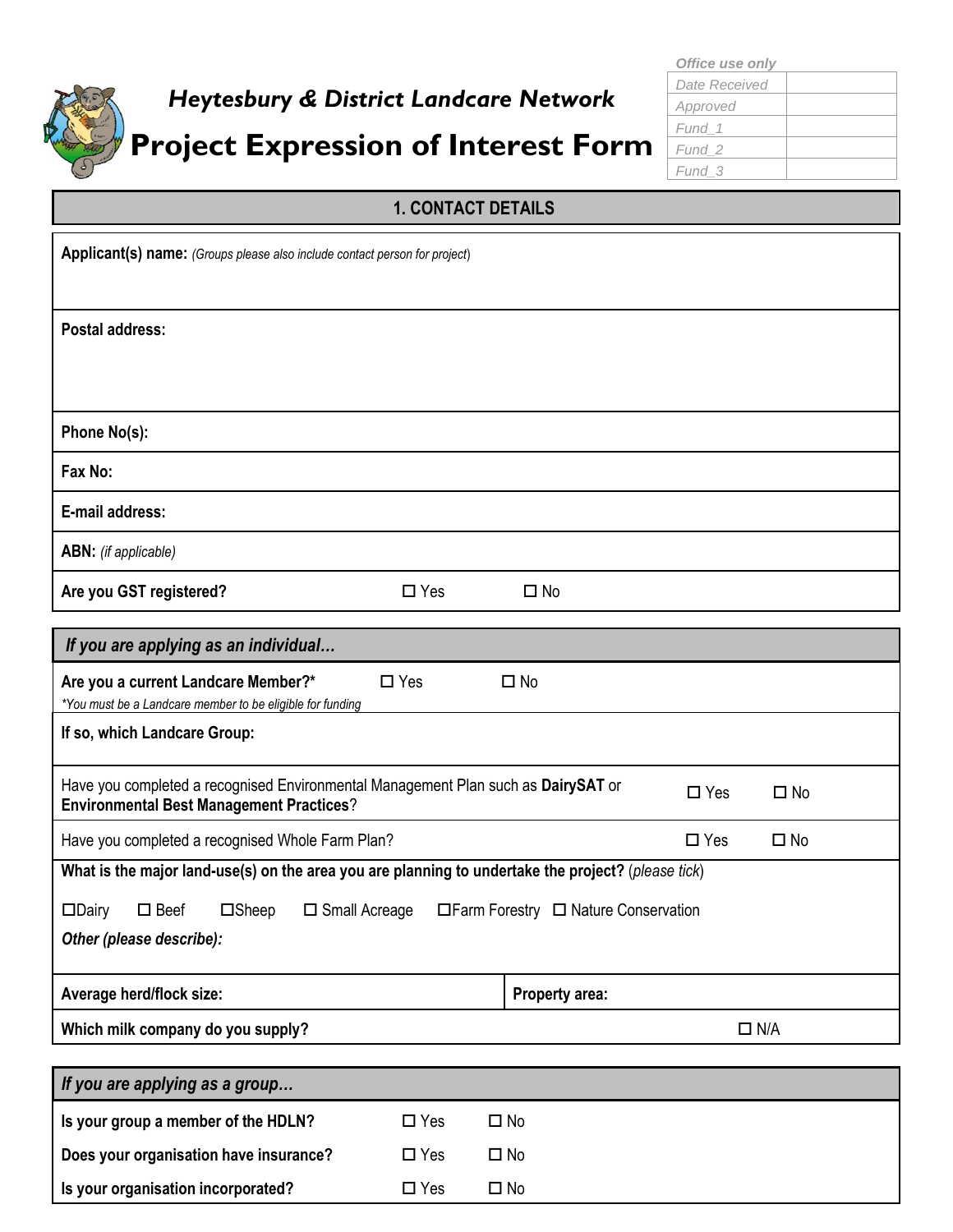## **2. ABOUT YOUR PROJECT**

| <b>Project address:</b> (if different from contact address)                              |                     |                    |                                                                                     |               |  |
|------------------------------------------------------------------------------------------|---------------------|--------------------|-------------------------------------------------------------------------------------|---------------|--|
|                                                                                          |                     |                    |                                                                                     |               |  |
|                                                                                          |                     |                    |                                                                                     |               |  |
|                                                                                          |                     |                    |                                                                                     |               |  |
| Is the project site:                                                                     | $\Box$ Private land | $\Box$ Public land |                                                                                     |               |  |
| Briefly describe your project:                                                           |                     |                    |                                                                                     |               |  |
|                                                                                          |                     |                    |                                                                                     |               |  |
|                                                                                          |                     |                    |                                                                                     |               |  |
|                                                                                          |                     |                    |                                                                                     |               |  |
|                                                                                          |                     |                    |                                                                                     |               |  |
|                                                                                          |                     |                    |                                                                                     |               |  |
|                                                                                          |                     |                    | Which of the following best describes your project? (Please tick one or more boxes) |               |  |
| $\square$ Waterway protection                                                            |                     |                    |                                                                                     |               |  |
| $\square$ Shelterbelt revegetation<br>$\square$ Revegetation to link existing vegetation |                     |                    |                                                                                     |               |  |
| $\square$ Protection and/or enhancement of native remnant vegetation.                    |                     |                    |                                                                                     |               |  |
| $\Box$ Erosion control<br>$\square$ Salinity management                                  |                     |                    |                                                                                     |               |  |
| $\square$ Farm forestry                                                                  |                     |                    |                                                                                     |               |  |
| $\Box$ Community awareness raising project<br>$\Box$ Other (please specify):             |                     |                    |                                                                                     |               |  |
|                                                                                          |                     |                    |                                                                                     |               |  |
| Which do you require funding assistance for:                                             |                     |                    |                                                                                     |               |  |
| $\square$ Native seedlings and/or direct seed                                            |                     |                    |                                                                                     |               |  |
| $\Box$ Other items (please specify- attach extra sheets if required):                    |                     |                    |                                                                                     |               |  |
|                                                                                          |                     |                    |                                                                                     |               |  |
|                                                                                          |                     |                    |                                                                                     |               |  |
| If your project involves revegetation                                                    |                     |                    |                                                                                     |               |  |
| Approximate Area (ha):                                                                   |                     |                    |                                                                                     |               |  |
| Width of planting (m): (if applicable)                                                   |                     |                    |                                                                                     |               |  |
| <b>Revegetation type:</b>                                                                |                     | $\Box$ direct seed | $\square$ seedling planting                                                         |               |  |
| Will seedlings require trees guards?                                                     |                     | $\Box$ Yes         | $\square$ No                                                                        | $\Box$ Unsure |  |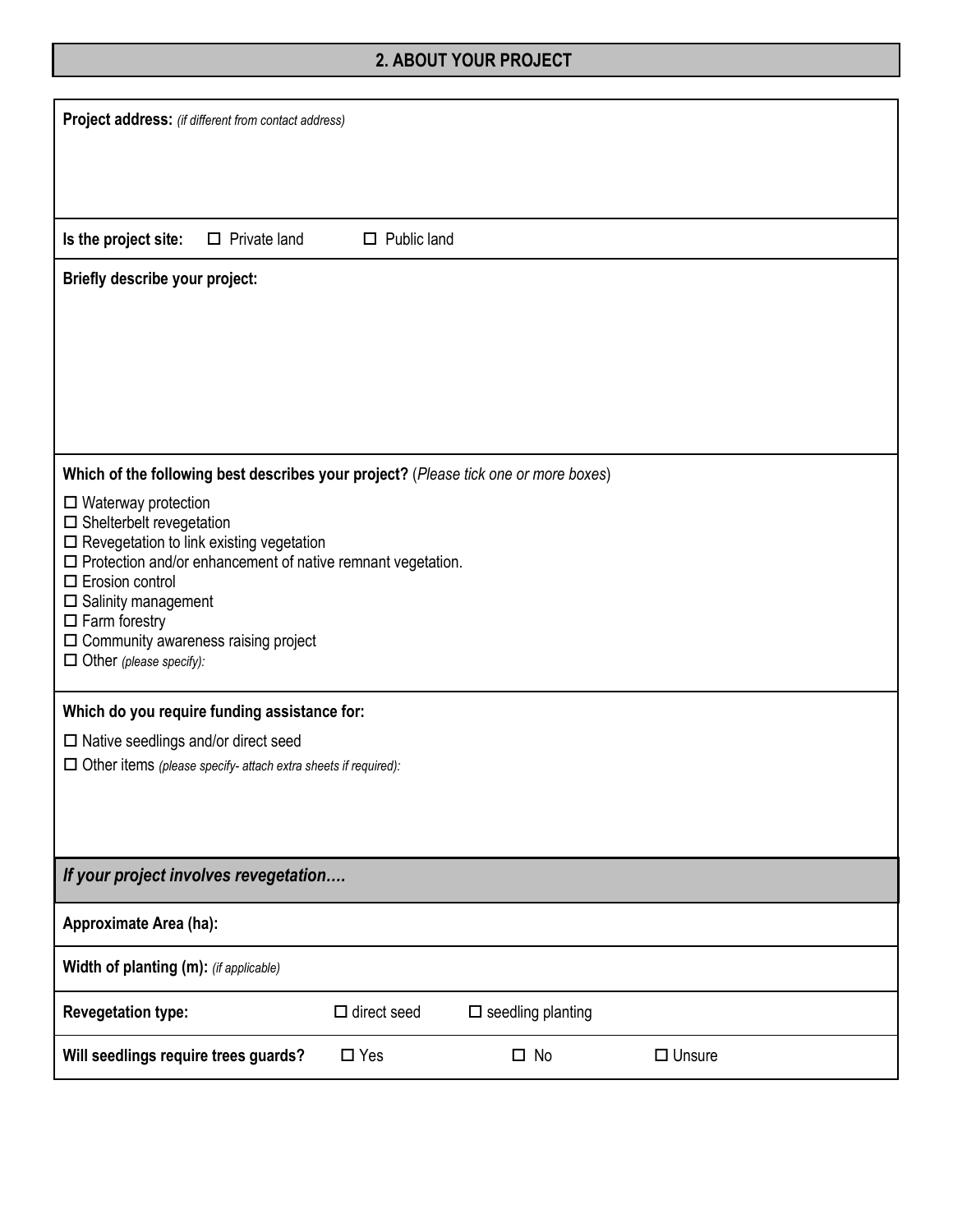#### *If your project involves fencing…*

**Fence length:** *(for each section i.e. creek fence=400m, bush fence= 200m)*

**Type of fence:** No. of plain wires:

No. of electric wires:

Ringlock fence

*\*Landcare does not allow the use of barb wire. All fencing costs to be covered by project proponent.*

*If your project involves weed control…*

**Weeds to be controlled:**

### **3. YOUR DECLARATION**

|            | I declare that the information given on this form is true and correct |       |
|------------|-----------------------------------------------------------------------|-------|
|            |                                                                       |       |
| Signature: |                                                                       |       |
| Name:      |                                                                       | Date: |

**Privacy notice:** Personal information supplied by you and/or your group contained on this project application or any future correspondence is collected, stored and maintained for the purpose of facilitating and administrating HDLN incentives. This information maybe disclosed to relevant government organisations or other organisations (e.g. nurseries) for the purpose of administering the grant for which the information was collected. You may access this information by contacting the Heytesbury & District Landcare Network.

#### **Please forward your completed expression of interest form to:**

The **Heytesbury & District Landcare Network** via post: **PO Box 69, Timboon 3268**, or drop it into the Heytesbury & District Landcare Resource Centre at **Shop 1, 47 Main St. Timboon** (next to the National Bank). Contact us on **55 983 755** for further information & assistance.

*Please keep a copy of this form for your own records. The HDLN can copy this for you if requested.*

**Please note that submitting this expression of interest does not guarantee you will receive funding for your project. Projects are funded subject to funding availability, site inspection & approval from the HDLN.**